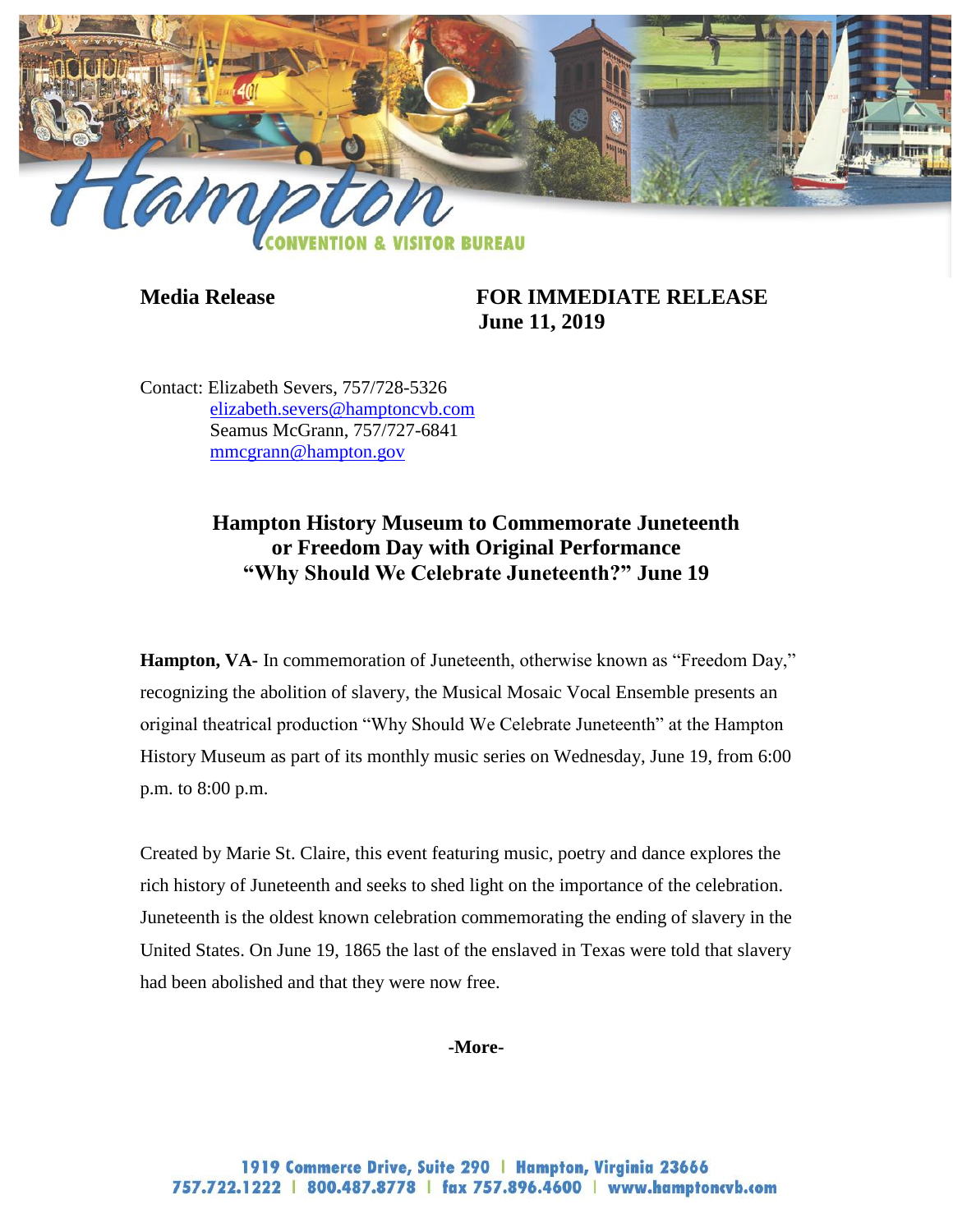# **Hampton History Museum to Commemorate Juneteenth or Freedom Day with the Original Performance "Why Should We Celebrate Juneteenth?" June 19 – page 2**

The premise of the play introduces the audience to a local talk show host interviewing a college professor and a local activist who debate the issue of the significance of Juneteenth. The host and activist are transported back through time to the day that freedom was announced. On their journey they encounter other people from whom they learn the importance of the day and why it should be celebrated. The production incorporates poetry, music, African drumming and dance to tell the story, while honoring its historical significance in an exuberant and entertaining way. The production includes familiar songs such as "Lift Every Voice and Sing" and "People Get Ready" as part of the celebration.

Musical Mosaic is Debra Petteway, Faith Gilliam, Jeannie Mosley, Mildred Lawson, Candyce St.Clair and Marie St.Clair. Special musical selections will be presented by Aundre Rashard. Mathew St.Clair, aka LEVI, will perform an original spoken word piece. Dreason Ruckett will also perform in the show. Original Crawford is drumming for the production.

Beer and wine will be available for purchase. Proceeds support the museum.

Admission is free for museum members, \$5 for non-members. Seating and capacity are limited, and first come, first serve. Doors open at 5:30 p.m.

Held in the Hampton History Museum's Great Hall on the third Wednesday of each month, the Front Porch Music Series presents different genres of music that have shaped the American soundscape and influenced talent in Hampton Roads' vibrant music scene.

## **-More-**